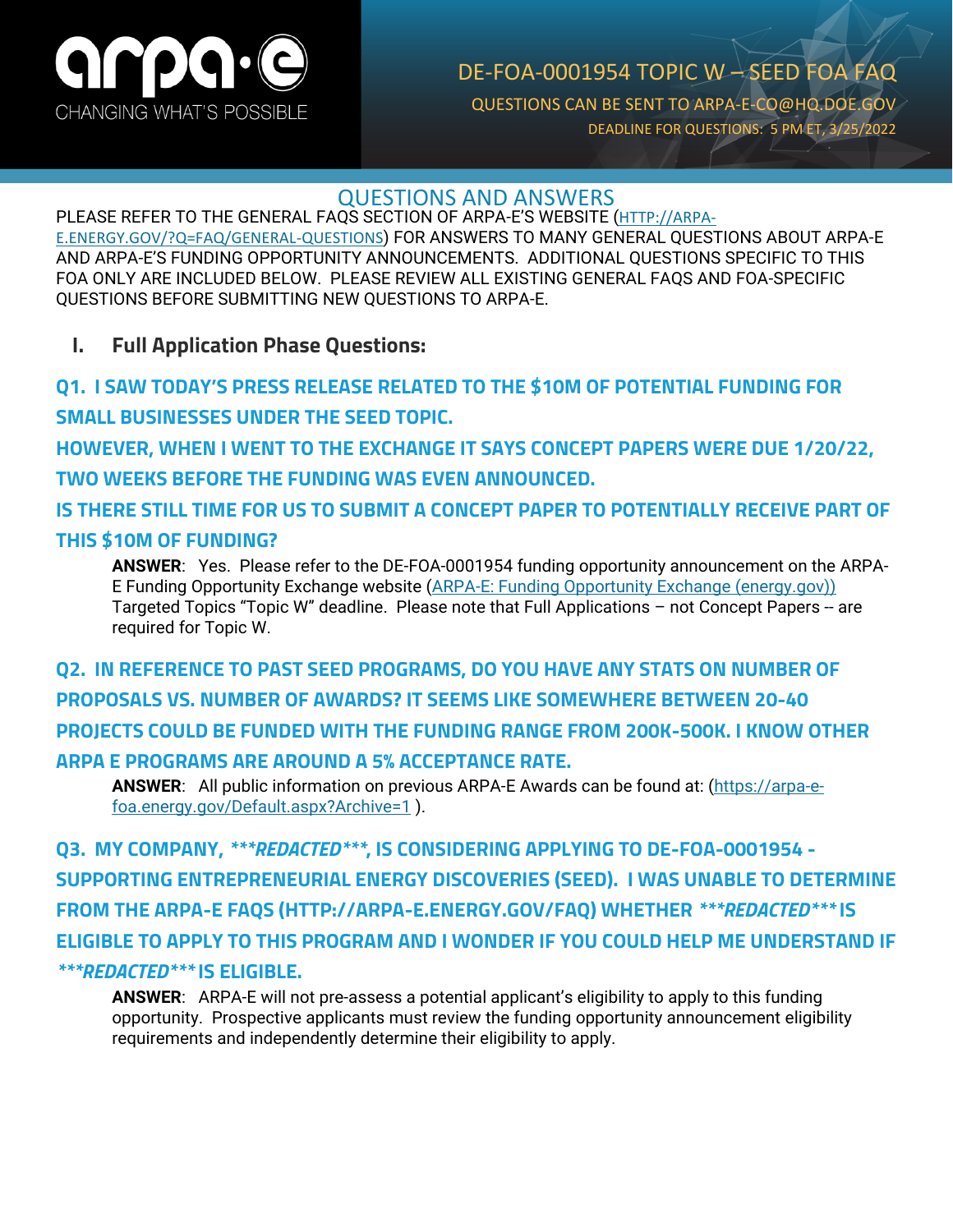**Q4. WOULD YOU PLEASE ELABORATE MORE REGARDING ACCEPTABLE TOPIC FOR THIS SOLICITATION. THE REASON I AM ASKING WE ARE DEVELOPING** *\*\*\*REDACTED\*\*\*.* **IS IT SOMETHING ACCEPTABLE/ RESPONSIVE TO TOPIC UNDER THIS SOLICITATION? WOULD YOU PLEASE ELABORATE MORE ABOUT THIS TOPIC?** *\*\*\*REDACTED\*\*\** **IS IN THE SCOPE OF THIS PROJECT?**

 **ANSWER**: ARPA-E will not pre-assess the relevance of specific technologies. Please reference the "Areas of Interest" and the ARPA-E mission areas listed in the introduction of the Special Program Announcement for SEED, restated below…

"projects should create new paradigms in energy technology and have the potential to achieve significant advances in any of ARPA-E's Mission Areas:

- reductions in U.S:
	- o energy consumption
	- o energy-related imports
	- o energy-related emissions
- management, clean-up and disposal of radioactive waste and spent nuclear fuel
- resilience, reliability, and security of U.S. energy infrastructure."

**Q5. GOOD AFTERNOON! I AM PREPARING SUBMISSION DOCUMENTATION FOR DE-FOA-0001954, TOPIC W. I HAVE THE TECHNICAL VOLUME TEMPLATE AND OTHER DOCUMENTATION PROVIDED WITH THE SOLICITATION HOWEVER, I'VE NEVER SUBMITTED A REQUEST FOR FUNDING PREVIOUSLY AND THEREFORE, IF POSSIBLE, CAN AN EXAMPLE OF A SIMILAR PREVIOUS SUBMISSION BE PROVIDED TO PERMIT LEARNING THE LEVEL OF DETAIL REQUESTED FOR SUCCESSFUL FUNDING! THE DOCUMENT I'VE PREPARED THUS FAR EXCEEDS THE PAGE LIMIT REQUIREMENT BY SEVERAL PAGES AND THUS I'M TRYING TO UNDERSTAND SUFFICIENTLY THE LEVEL OF DETAIL REQUIRED, THROUGH EXAMPLES OF DOCUMENTATION PREVIOUSLY SUBMITTED RESULT IN SUCCESSFUL AWARDS SO I MAY MORE CONCISELY SUBMIT YOUR REQUIREMENTS TO MEET THE 8-PAGE LIMIT SPECIFIED.**

**ANSWER**: We cannot provide a previous submission. There are helpful resources for the detail required in the budget submission at [General Questions | arpa-e.energy.gov](https://arpa-e.energy.gov/faqs/general-questions) under the budget sections.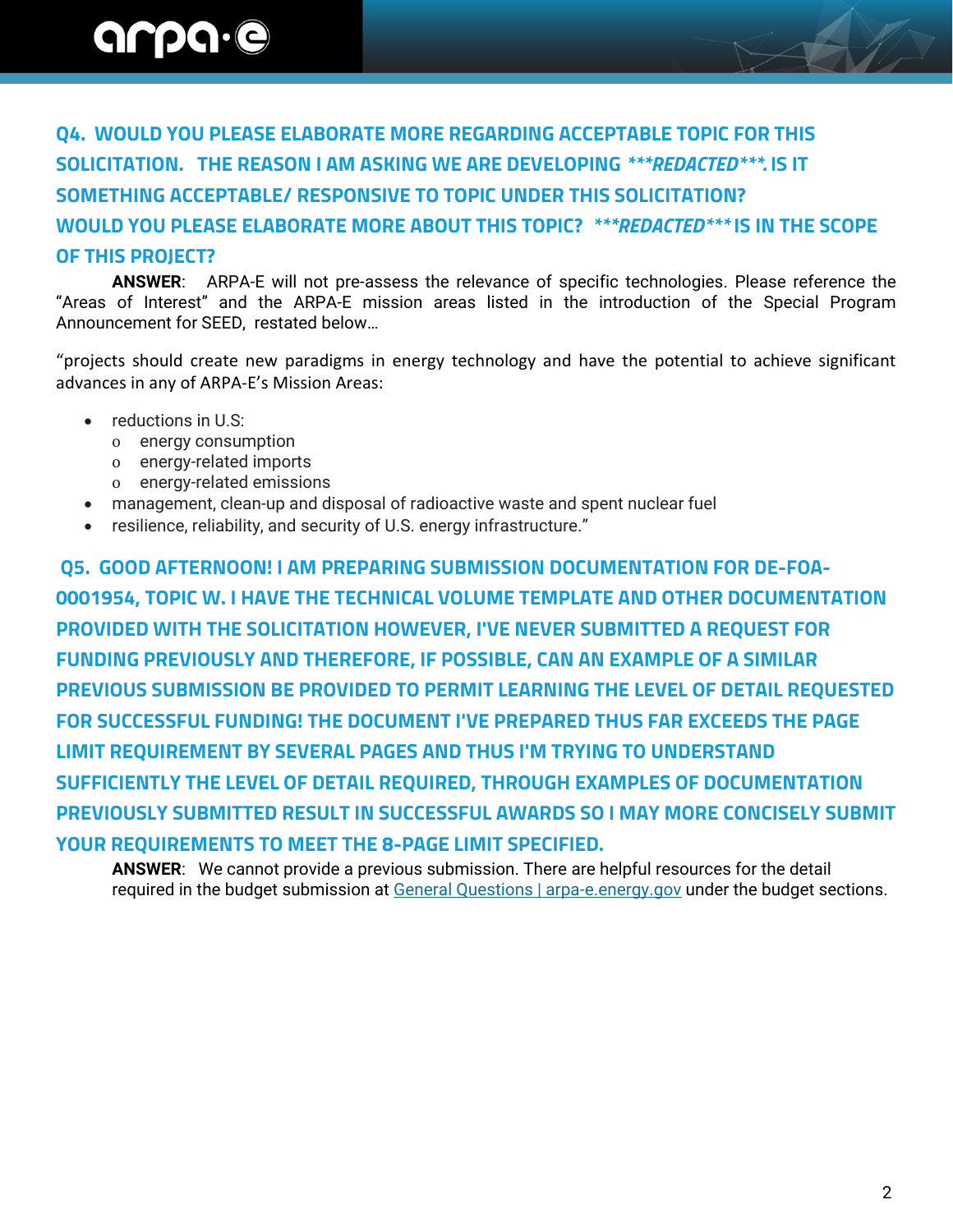**Q6. A FEW QUESTIONS SPECIFICALLY ON THE ABOVE TARGET TOPIC:**

**1. DESPITE WHAT IS WRITTEN IN SECTION II.A OF THE SOLICITATION ("APPLICANTS MUST APPLY FOR A COMBINED PHASE I/II/IIS AWARD), I AM ASSUMING THAT A PROPOSAL FOR THIS TARGET TOPIC IS TO ONLY ADDRESS A COMBINED PHASE I/II DUE TO THE INFORMATION SHOWN IN THE TABLE AT THE START OF APPENDIX W ("AWARDS ARE ISSUED AS PHASE I OR PHASE I/II GRANTS"). IS THAT CORRECT?**

**2. DOES THE 24 MONTH MAXIMUM PERIOD OF PERFORMANCE APPLY TO THE COMBINED PHASE I/II PROGRAM OR JUST THE PHASE I?**

**ANSWER**: 1. The table at the start of the Appendix W is correct.

2. Combined phases.

**Q7. WE WERE LOOKING AT THE ARPA-E SEED SOLICITATION: DE-FOA-0001954, TOPIC W, "SUPPORTING ENTREPRENEURIAL ENERGY DISCOVERIES (SEED)" AND ARE INTERESTED IN APPLYING.** 

 **WE WILL BE FINISHING OUR NSF SBIR PHASE I AWARD THIS COMING APRIL, AND HAVE ALREADY SUBMITTED OUR PHASE II APPLICATION.** 

 **I WAS WONDERING IF WE ARE STILL ELIGIBLE TO APPLY FOR THIS ARPA-E AWARD (WHERE WE COULD EITHER ACCEPT BOTH AWARDS, OR FOREGO THE ARPA-E AWARD IF WE RECEIVE THE NSF SBIR PHASE II AWARD)?**

**ANSWER**: An applicant may submit an application for funding a proposed scope of work that is currently be evaluated by another funding source and for which the applicant has not yet been notified of a decision. However, ARPA-E will not fund work that is already being funded by another source, so under the same scenario, the applicant would be required to withdraw an application for funding submitted to ARPA-E if it was selected to receive funding from another source for the same scope of work (or for work that is not scientifically distinct from what was submitted to ARPA-E).

**Q8. I DOWNLOADED THE TECHNICAL VOLUME TEMPLATE:**

**IT READS ON PAGE 1 THAT "SECTIONS 1-5 SHALL NOT EXCEED 8 PAGES."** 

**HOWEVER, PAGES 2-8 READ THAT "OVERALL 8-PAGE LIMIT FOR SECTIONS 1-4 MUST BE RESPECTED."** 

**WHICH STATEMENT IS TRUE? THE PAGE 6 READS THAT SECTIONS 5 (THE BUDGET) SHOULD BE 0.5 TO 1 PAGE.** 

**THE BUDGET AND BUDGET JUSTIFICATION SEEM TO BE IN THE MANDATORY FORM 424A.** 

#### **IS THE SECTIONS 5 NECESSARY AT ALL?**

**ANSWER**: Yes, section 5 is required and all sections should meet the prescribed page limits. .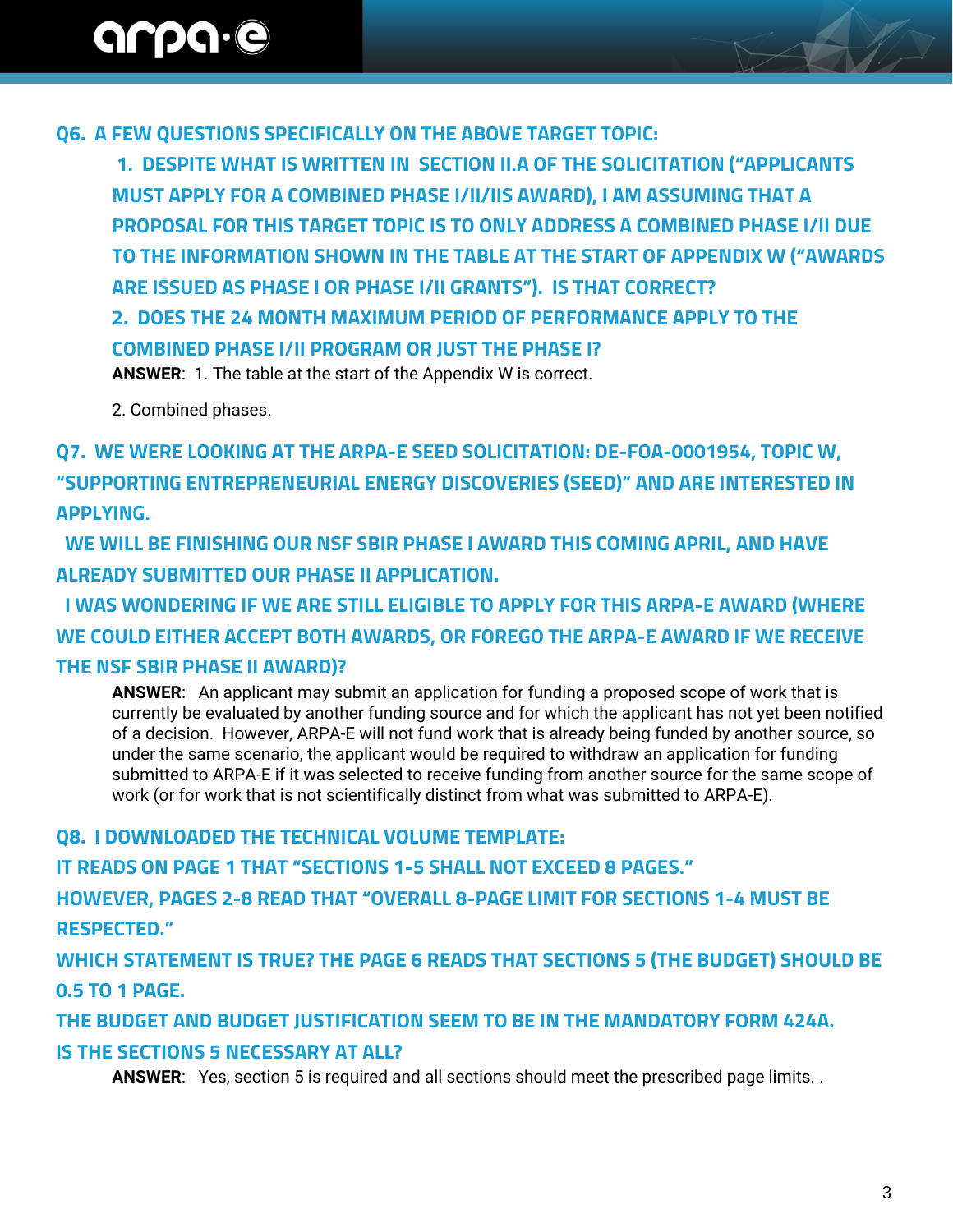**Q9. WHAT IS THE PAGE LENGTH LIMIT FOR SECTIONS 1-5? THE TOPIC W: TECHNICAL VOLUME (FIXED-AMOUNT GRANT) DOCUMENT CONTAINS CONFLICTING INFORMATION ABOUT THE REQUIRED PAGE LENGTH FOR THESE SECTIONS.** 

 **ON PAGE 1 THE INSTRUCTIONS SAY THAT SECTION 1-5 CAN'T EXCEED 8 PAGES. HOWEVER ON EACH REMAINING PAGE OF THE DOCUMENT, THE INSTRUCTIONS CLEARLY STATE THAT THE DOCUMENT LIMIT IS 8 PAGES FOR SECTION 1-4.** 

#### **THANKS FOR CLARIFYING.**

**ANSWER**: Please refer to the question 8 answer above.

**Q10. PLEASE CLARIFY YOUR PRESS 2/28 PRESS RELEASE WITH REGARDS TO THE \$10M FUNDING FOR SEED.**

**1. THE PRESS RELEASE INVITES THE READER TO APPLY FOR FUNDING. BUT ON THE ARPA-E WEBSITE IT APPEARS THAT THE DEADLINE HAS ALREADY PAST. WHICH IS IT? 2. THE PRESS RELEASE MAKES IT SOUND LIKE THIS IS AN OPEN COMPETITION. THE ARPA-E WEBSITE SOUNDS LIKE THIS IS ADDITIONAL FUNDING FOR ALREADY EXISTING ARPA-E PROGRAMS. WHICH IS IT?**

**ANSWER**: 1. Please reference the Targeted Topics (Topic W: SEED) deadline cited in the description field of the funding opportunity announcements and in the Targeted Topics table of the funding opportunity announcement document.

**2.** This is an open competition.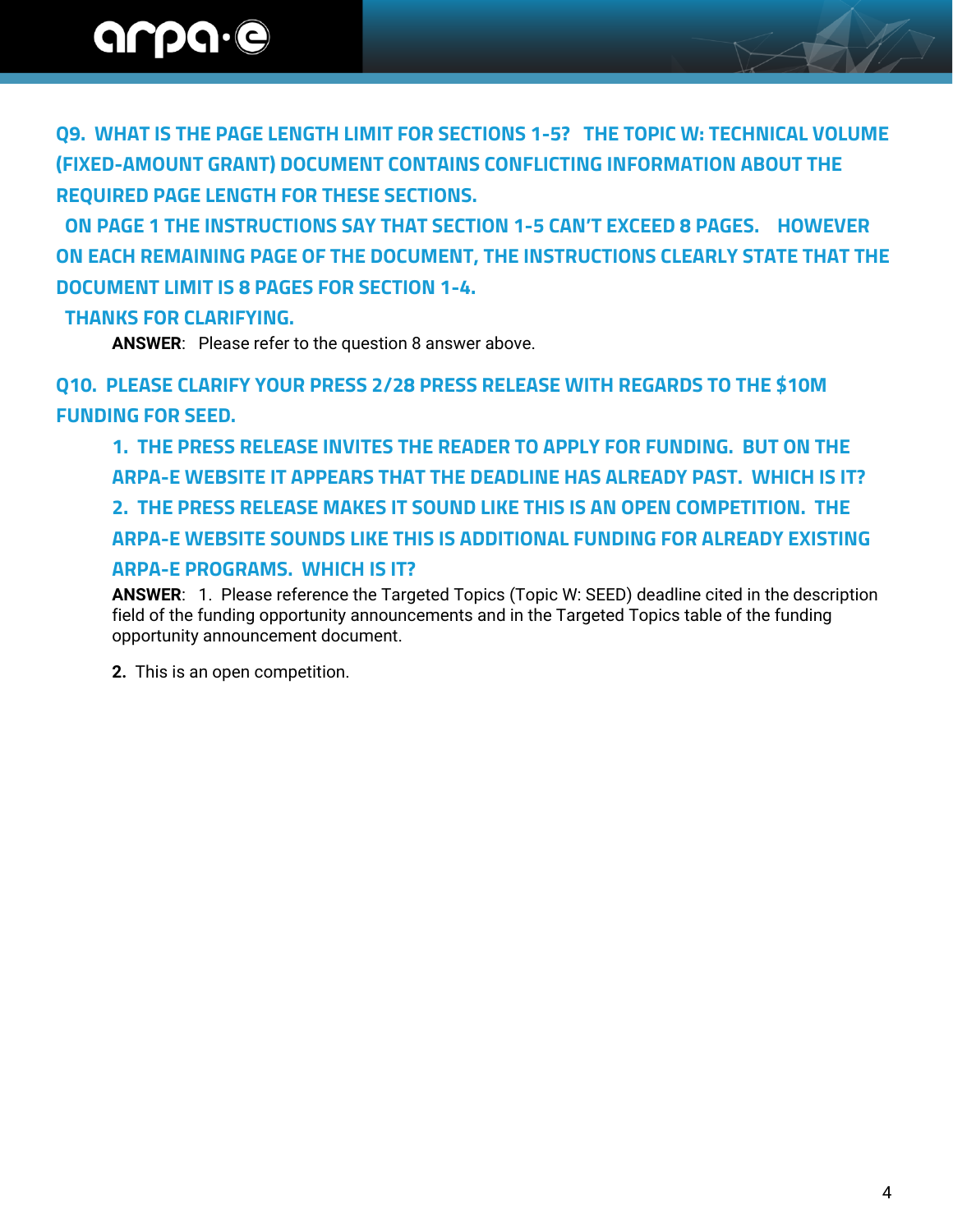**Q11. I HAVE A QUESTION REGARDING THE SBIR/STTR ELIGIBILITY REQUIREMENTS RELATED TO LIMITATION ON NUMBER OF SUBMISSIONS. WE ARE A SMALL BUSINESS AND WOULD LIKE CLARIFICATION REGARDING HOW MANY PROPOSALS WE CAN SUBMIT. IT IS RATHER UNCLEAR FROM THE STATEMENTS IN THE FOA. THE TOPIC AREAS IN THIS FOA ARE RELEVANT.**

 **"ARPA-E IS NOT LIMITING THE NUMBER OF SUBMISSIONS FROM APPLICANTS. APPLICANTS MAY SUBMIT MORE THAN ONE APPLICATION TO EACH TARGETED TOPIC ATTACHED TO THIS FOA, PROVIDED THAT EACH APPLICATION IS SCIENTIFICALLY DISTINCT. "**

**"HOWEVER, SMALL BUSINESSES THAT QUALIFY AS A "SMALL BUSINESS CONCERN" MAY APPLY TO ONLY ONE OF THE TWO ARPA-E "SOLICITATION ON TOPICS INFORMING NEW PROGRAM AREAS" FOAS: ARPA-E FOA DE-FOA-0001954 (SBIR/STTR), SOLICITATION ON TOPICS INFORMING NEW PROGRAM AREAS (SBIR/STTR), OR ARPA-E FOA DE-FOA-0001953, SOLICITATION ON TOPICS INFORMING NEW PROGRAM AREAS. SMALL BUSINESSES THAT QUALIFY AS "SMALL BUSINESS CONCERNS" ARE STRONGLY ENCOURAGED TO APPLY UNDER THE FORMER (SBIR/STTR FOA). TO DETERMINE ELIGIBILITY AS A "SMALL BUSINESS CONCERN" UNDER DE-FOA-0001954, PLEASE REVIEW THE ELIGIBILITY REQUIREMENTS IN SECTIONS III.A – III.D ABOVE." ANSWER**: ARPA-E is not limiting the number of submissions as long as they are scientifically distinct.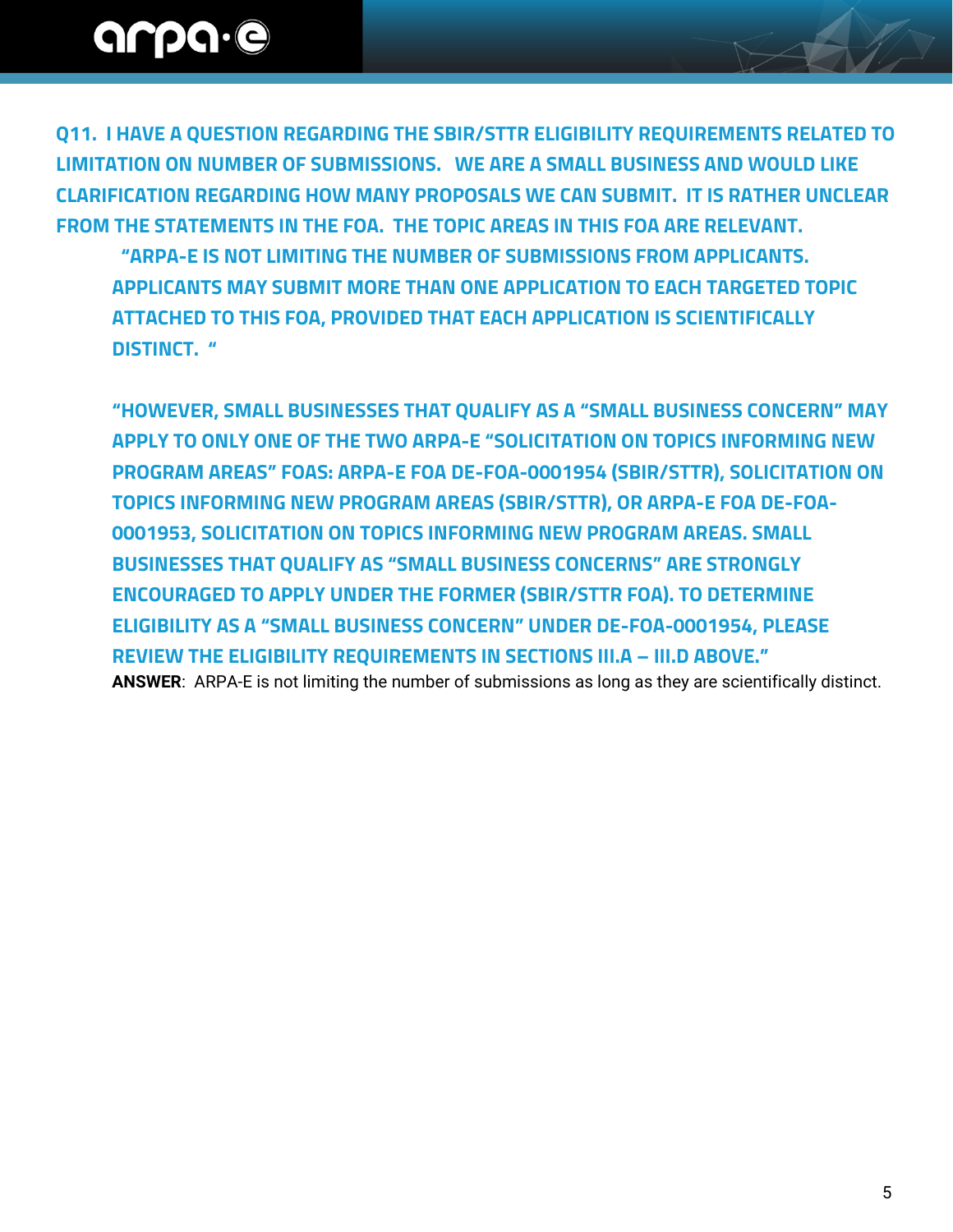**Q12. 1. PAGE 11 SAYS: "APPLICANTS MUST APPLY FOR A COMBINED PHASE I/II/IIS AWARD". PAGE 228 SAYS: "AWARDS ARE ISSUED AS PHASE I OR PHASE I/II GRANTS, WITH A GO/NO-GO MILESTONE AFTER PHASE I, AS APPLICABLE" SEEMS LIKE A CONFLICT, WHAT IS CORRECT?**

**2. CAN THE** *GRANT* **BE EXTENDED?**

#### **3. WHERE CAN I FIND THE TEMPLATE? I LOOKED ON THE WEBSITE BUT COULDN'T FIND IT.**

#### **4. THE BELOW LINK DOES NOT WORK:**

#### *TOPIC W: TECHNICAL VOLUME (FIXED-AMOUNT GRANT)*

**ANSWER**: 1. For Topic W, awards will be issued as Phase I or Phase I/II grants, with a Go/No-Go milestone after Phase I, as applicable..

**2**. It could at ARPA-E's discretion.

**3**. Application template documents are provided in the "Required Application Documents" section of the funding opportunity announcement on the ARPA-E Funding Opportunity Exchange website http://ARPA-e-FOA.energy.gov.

**4**. Please try using a different web browser to visit the ARPA-E Funding Opportunity Exchange website and open or download the document.

**Q13. DOES THE ABOVE ARPA-E SEED FOA ALSO SUPPORT TECHNOLOGY PROTOTYPE DEMONSTRATION (THE NEXT STEP AFTER PROOF-OF-CONCEPT DEMONSTRATION) IN A LIVE "TESTBED" (NOT SIMULATED) ENVIRONMENT? OUR INITIATIVE IS ALREADY SHORTLISTED FOR A POTENTIAL FEDERAL AGENCY PHASE I AWARD THAT WOULD COVER THE DEVELOPMENT OF THE PROPOSED TECHNOLOGY INNOVATION AT THE "PROOF OF CONCEPT IN A SIMULATED ENVIRONMENT" STAGE. ACCORDINGLY, WE MAY BE PURSUING THIS AS A PHASE II GRANT TO FUND OUR PROTOTYPE R&D AND LIVE MARKET TESTING TO FURTHER DEMONSTRATE AND VALIDATE THE PROPOSED TECHNOLOGY.**

**ANSWER**: ARPA-E will not pre-assess an Applicant's proposal. Prospective Applicants must review the technical requirements of the FOA and independently determine whether their proposed concept warrants a submission.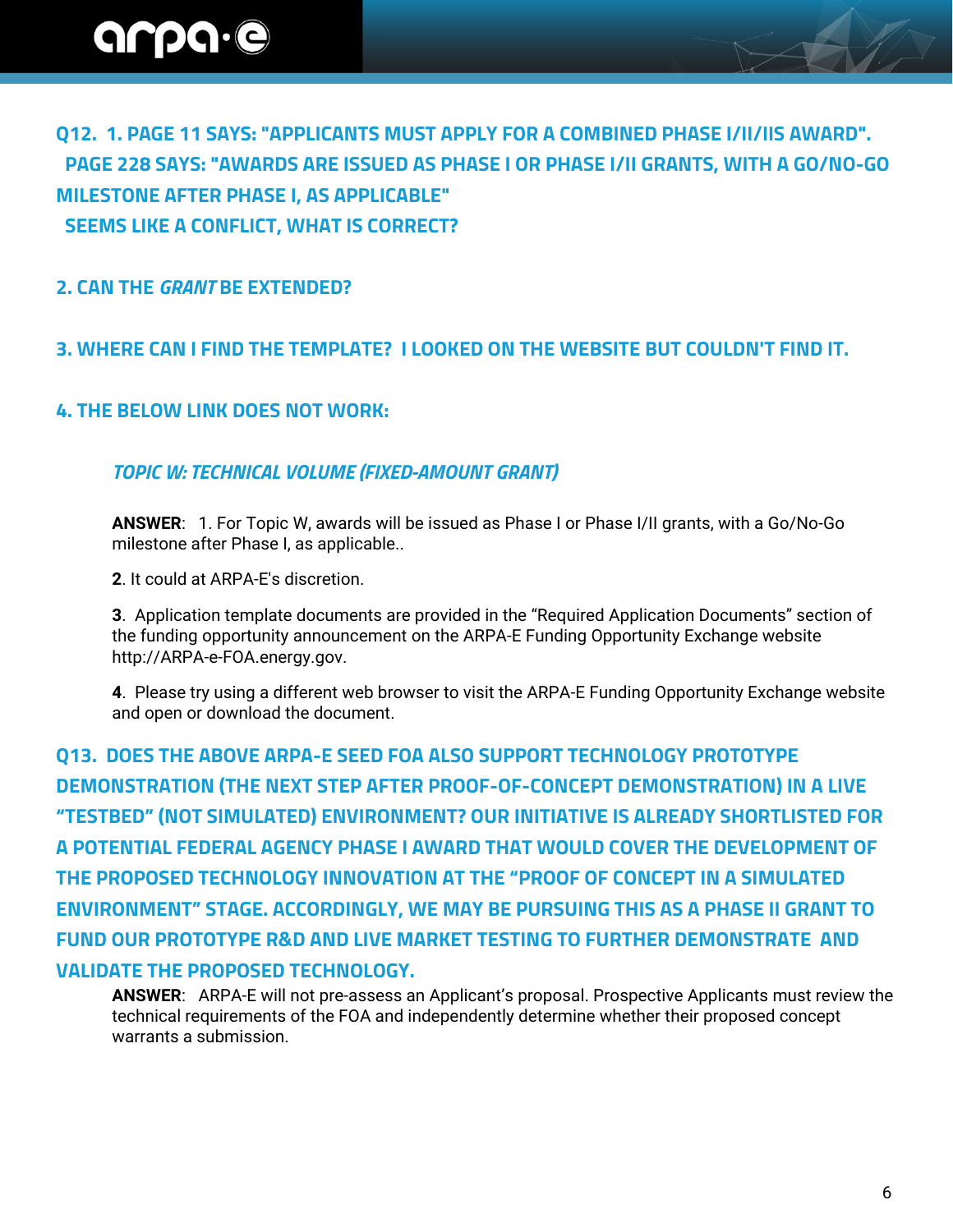**Q14. MY QUESTIONS IS RELATED TO THE SBA BENCHMARK ON PROGRESS TOWARDS COMMERCIALIZATION REGARDING THE ELIGIBILITY OF PRIOR SBIR/STTR AWARDEES. MY SMALL BUSINESS HAS RECEIVED PRIOR SBIR/STTR AWARDS FROM MULTIPLE AGENCIES. HOWEVER, WE HAVE NOT RECEIVED MORE THAN THE NUMBER SPECIFIED FOR THE TWO BENCHMARKS. DOES THIS MEAN WE ARE ELIGIBLE AND THE BENCHMARK RATES DO NOT APPLY? OR WOULD NOT BEING ABLE TO MEET THE MINIMUM NUMBER OF AWARDS MAKE US INELIGIBLE? THE INSTRUCTIONS IN THE FOA DO NOT CLEARLY STATE THIS.**

**ANSWER**: Applicants must comply with the criteria in Section III.D. Eligibility of Prior SBIR and STTR Awardees: SBA Benchmarks on Progress Towards Commercialization in the FOA.

**Q15. I HAVE A FEW QUESTIONS IN REGARDS TO "SOLICITATION ON TOPICS INFORMING NEW PROGRAM AREAS (DE-FOA-0001954) APPENDIX W".**

- **IN THE DE-FOA-0001954\_MODIFICATION\_21\_FINAL, UNDER SUBMISSION SECTION, IT STATES THAT "SECTIONS 1-5(14 PAGES MAX). IN THE TOPIC\_W\_- \_TECHNICAL\_VOLUME\_(FIXED-AMOUNT\_GRANT), IT SAYS SECTIONS 1-4 (8 PAGES MAX) WITH SECTION 5 BEING ½ TO 1 PAGE. CAN YOU CLARIFY WHETHER IT IS 8+1 OR 14 PAGES MAX?**
- **IN THE FAQ SECTION, UNDER 7. SUBMITTING A FULL APPLICATION, ABOUT DOING A FULL PROPOSAL WITHOUT A CONCEPT PAGER, IT SAYS: NO. ONLY APPLICANTS WHO HAVE SUCCESSFULLY SUBMITTED A CONCEPT PAPER IN EXCHANGE BY THE PUBLISHED DEADLINE ARE ELIGIBLE TO SUBMIT A FULL APPLICATION TO A FOA.**

 **IT CLEARLY SAYS THAT ALL APPLICATIONS REQUIRE A "CONCEPT PAPER", WHICH I DON'T SEE IN THE PROPOSAL DOCUMENTS.**

 **COULD YOU PLEASE CLARIFY WHETHER IT IS 14 OR 9 (8+1) PAGES AND WHETHER A CONCEPT PAPER IS NEEDED?**

ANSWER: 1.8 pages.

2. The DE-FOA-0001954 TOPIC W – SEED funding opportunity does not have a Concept Paper submission phase. Therefore, applicants can only submit a Full Application to this funding opportunity.

### **Q16. MY QUESTION IS ON THE REQUIRED COMPONENTS OF THE FULL APPLICATION. IF A PROJECT HAS A SUB, IS A SEPARATE SF-424A REQUIRED FOR EACH ENTITY, OR SHOULD A SINGLE SF-424A BE SUBMITTED?**

**ANSWER**: Each Project Team should submit only one SF-424A (i.e., a Subrecipient should not submit a separate SF-424A).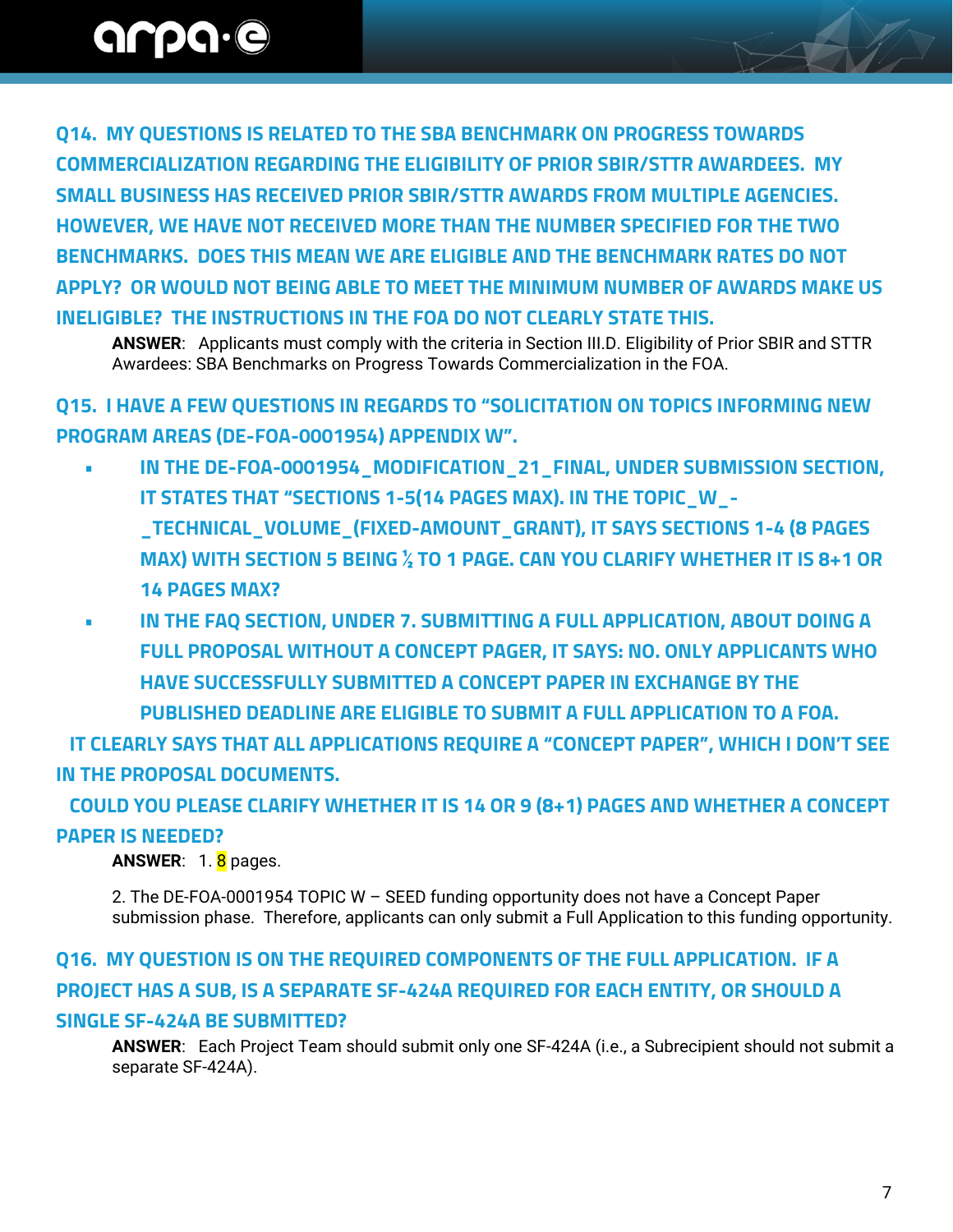### **Q17. IN LINE WITH THE ABOVE-REFERENCED FOA AND FEDERAL ACQUISITION REGULATION GUIDELINES, WHAT IS THE MAXIMUM ALLOWABLE "SUCCESS FEE" FOR THIS FUNDING OPPORTUNITY?**

**ANSWER**: See Section VIII.L Payment of Fee or Profit of the FOA.

**Q18. NEITHER MY CO-FOUNDER NOR I ARE AMERICAN NATIONALS. WE HAVE APPLIED FOR OUR GREEN CARDS WHICH ARE EXPECTED TO ARRIVE LATER THIS YEAR BUT FOR NOW ARE ON F-1 OPT VISAS. AT WHAT STAGE OF THE APPLICATION PROCESS WILL PROOF OF RESIDENCY IN RELATION TO COMPANY OWNERSHIP BE REQUIRED? AND IF WE WERE TO APPLY AND RECEIVE THE GRANT, WOULD PAYMENTS BE DEFERRED UNTIL WE CAN PROVE RESIDENCY STATUS?**

**ANSWER**: ARPA-E will only make an award of funding to a U.S. affiliate or subsidiary entity (i.e. incorporated in the United States or a U.S. territory). In addition, ARPA-E awardees are responsible for personnel staffing decisions concerning their research projects, including for foreign researchers and students working on ARPA-E awards. Principal Investigators and other researchers – including students - are not necessarily required to be U.S. citizens or permanent residents. Researchers may not have conflicts of interest, financial or otherwise. Hiring/work assignment decisions for ARPA-E research should consider that ARPA-E awards normally involve technology or software - including any manufacturing know-how - that is "restricted or proprietary" as cited in export control regulations (at 15 C.F.R Section 734.8(a)). ARPA-E awardees are responsible for ensuring their researchers' compliance with federal export control laws and regulations, and ensuring that intellectual property is protected.

**Q19. TO APPLY TO THIS FOA, WE UNDERSTAND THAT APPLICANTS MUST REGISTER WITH AND SUBMIT APPLICATION MATERIALS THROUGH ARPA-E EXCHANGE. GOING THOUGH THE ARPA-E EXCHANGE APPLICATION PORTAL, IT ASKS FOR EIN NUMBER AND DUNS NUMBER, AND ALSO RECOMMEND THE SBA COMPANY REGISTRATION. WOULD YOU PLEASE LET US KNOW IF SAM REGISTRATION IS REQUIRED/MUST HAVE, AT THE TIME OF SUBMITTING THE APPLICATION OR WE CAN PROVIDE THAT AT A LATER TIME BEFORE THE AWARD** 

**ANSWER**: It is highly encouraged that applicants have a SAMs registration prior to application, but it is not required. It is required prior to award.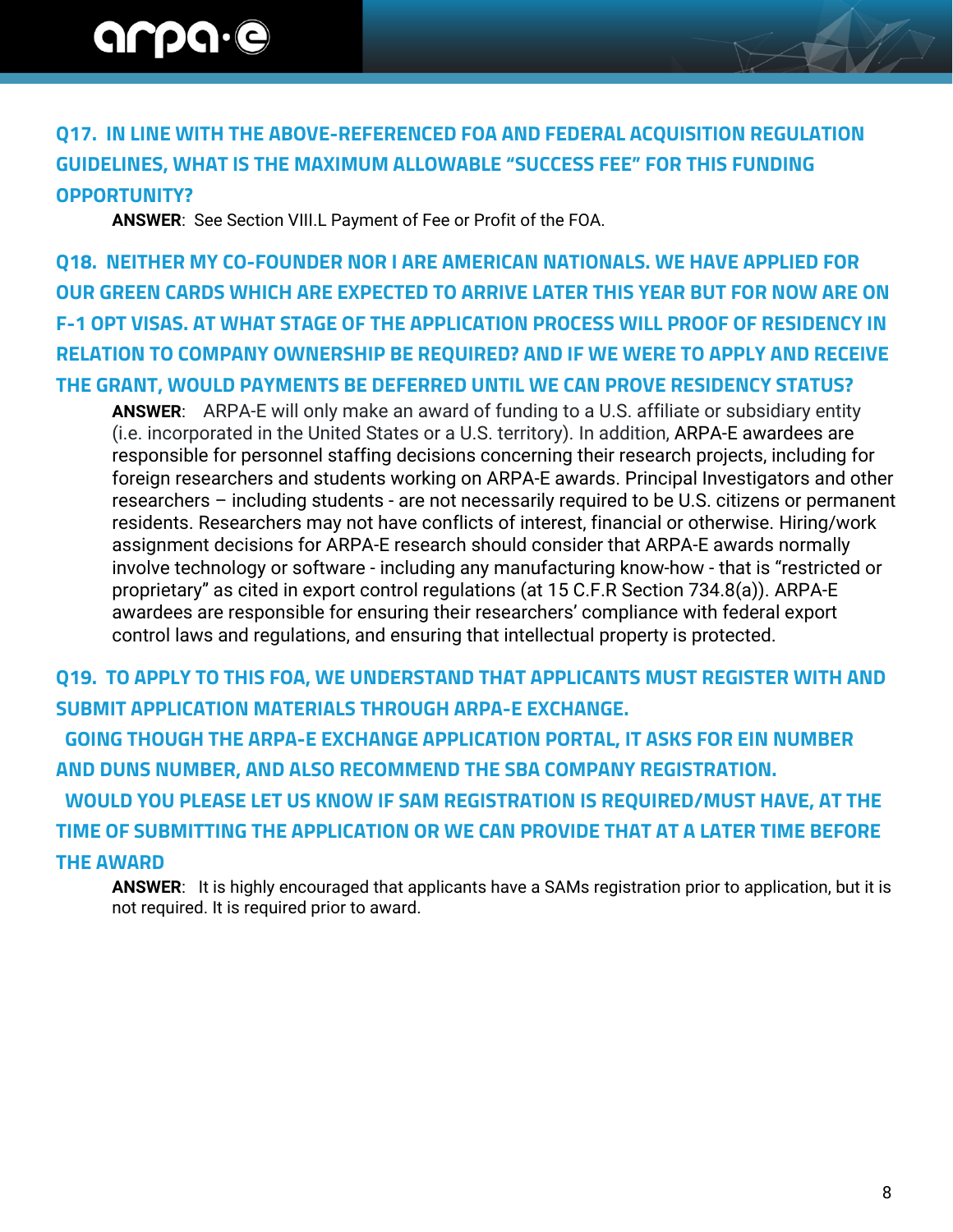**Q20. WE ARE IN THE PROCESS OF SUBMITTING A PHASE I/II PROPOSAL APPLICATION FOR SUPPORTING ENTREPRENEURIAL ENERGY DISCOVERIES (SEED) IN TOPIC W.**

 **THE TOPIC STATES THAT THE MAXIMUM BUDGET IS \$500,000 WITH A MAXIMUM PERIOD OF PERFORMANCE OF 24 MONTHS.**

**COULD YOU PLEASE INFORM US ON HOW THE BUDGET AND TIMELINE BREAKS OUT BETWEEN PHASE I AND PHASE II FOR THE MAXIMUM BUDGET AND PERFORMANCE PERIOD?**

**ANSWER**: That will vary for each project and is up to the applicant to propose according to the limits and requirements stated in the FOA.

**Q21. WE ARE APPLYING TO A COMBINED PHASE I/II PROJECT AND UNDERSTAND THAT IT IS A 24 MONTH TOTAL PROJECT PERIOD FOR THE COMBINED EFFORTS. WILL MORE FUNDING BECOME AVAILABLE OVER THE COURSE OF THE PROJECT TO PROPEL MORE PHASE II WORK? IF SO, AT WHAT POINT CAN WE APPLY FOR THAT PHASE II OR ADDITIONAL FUNDING?**

**ANSWER**: See Section II.B (Renewals) of the FOA. .

**Q22. THE FOA STATES UNDER: III ELIGIBILITY INFORMATION, A. ELIGIBLE APPLICANTS, 2. STTR ELIGIBILITY: A SINGLE RESEARCH INSTITUTION MUST PERFORM AT LEAST 30% OF THE WORK IN PHASE I, PHASE II …**

 **CAN THERE BE A SECOND RESEARCH INSTITUTION IF ONE OF THE TWO RESEARCH INSTITUTIONS PERFORMS AT LEAST 30% OF THE WORK?**

**ANSWER**: Yes.

**Q23. THE TABLE ANNOUNCING THE TOPIC W SEED FOA STATES THAT "AWARDS MAY VARY BETWEEN \$200,000 AND \$500,000. AWARDS ARE ISSUED AS PHASE I OR PHASE I/II GRANTS WITH A GO/NO-GO MILESTONE AFTER PHASE I, AS APPLICABLE."**

 **WE ARE APPLYING FOR A PHASE I GRANT. IS THERE A LIMIT ON THE BUDGET AMOUNT OR GRANT AMOUNT FOR A PHASE I ONLY GRANT?**

**ANSWER**: See Section II.A (Award Overview) of the FOA.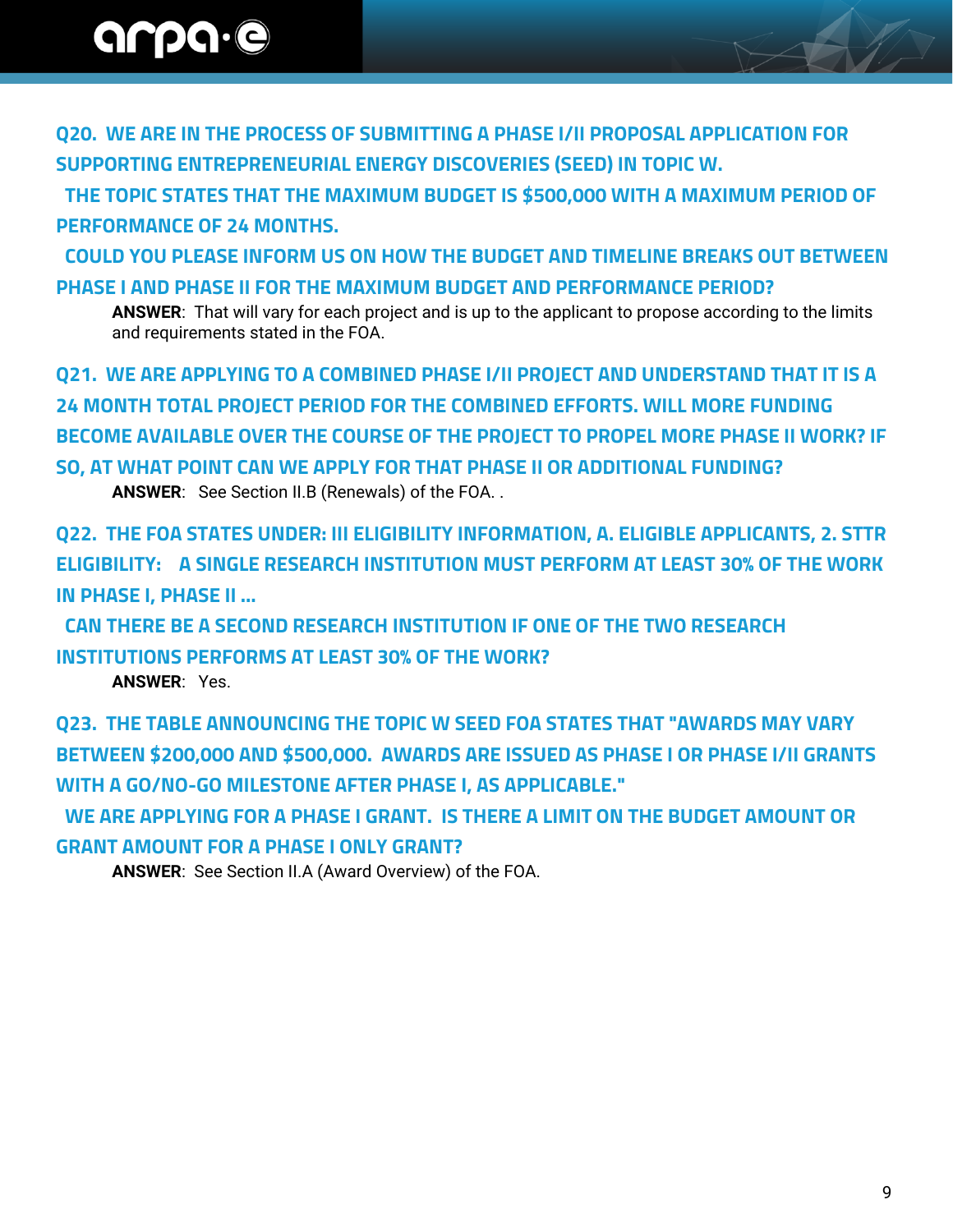**Q24. WE ARE CONSIDERING APPLYING FOR DE-FOA-00001954, YET BEFORE WE TAKE THE EFFORT TO PREPARE A FULL APPLICATION WE WOULD LIKE TO GET CLARITY REGARDING THE RESPONSIVENESS CRITERIA AS DISCUSSED ON PAGE 18 OF THE FOA.**

 **SECTION F.2 DISCUSSES THE TYPES OF SUBMISSIONS THAT MAY BE DEEMED NON-RESPONSIVE, AND AS ONE OF THE CRITERIA IT STATES "SUBMISSIONS THAT ARE NOT DISTINCT IN SCIENTIFIC APPROACH OR OBJECTIVE FROM ACTIVITIES CURRENTLY SUPPORTED BY OR ACTIVELY UNDER CONSIDERATION FOR FUNDING BY ANY OTHER OFFICE WITHIN THE DEPARTMENT OF ENERGY."**

 **WE HAVE COMPLETED A PHASE I PROJECT THROUGH THE DEPARTMENT OF ENERGY UNDER DE-FOA-2146. DUE TO COVID IMPACTS LAST YEAR WE WERE ALLOWED TO WAIT A YEAR FROM OUR INITIAL 2021 DATE FOR PHASE II SUBMITTAL, AND SUBMIT FOR THIS YEAR'S PHASE II RELEASE 2: DE-FOA-2572. THAT APPLICATION IS DUE APRIL 19 AND WE WILL BE APPLYING FOR PHASE II FUNDING UNDER THAT OPPORTUNITY.**

 **WE HAVE NO WAY OF KNOWING IF WE WILL RECEIVE PHASE II FUNDING. OUR WORK IS IMPORTANT AND WE WANT IT TO CONTINUE, AND IT MEETS ALL OF THE REQUIREMENTS AND GOALS OF ARPA'S SEED PROGRAM - SUPPORTING ENTREPRENEURIAL ENERGY DISCOVERIES, AND IT IS A POTENTIALLY TRANSFORMATIVE TECHNOLOGY IN THE HYDROPOWER RESOURCE SPACE.**

 **OUR BIG QUESTION IS WHETHER WE CAN ALSO APPLY FOR THIS ARPA-E OPPORTUNITY?**

**ANSWER**: ARPA-E does not pre-assess applications but the above does not prohibit applicants from applying.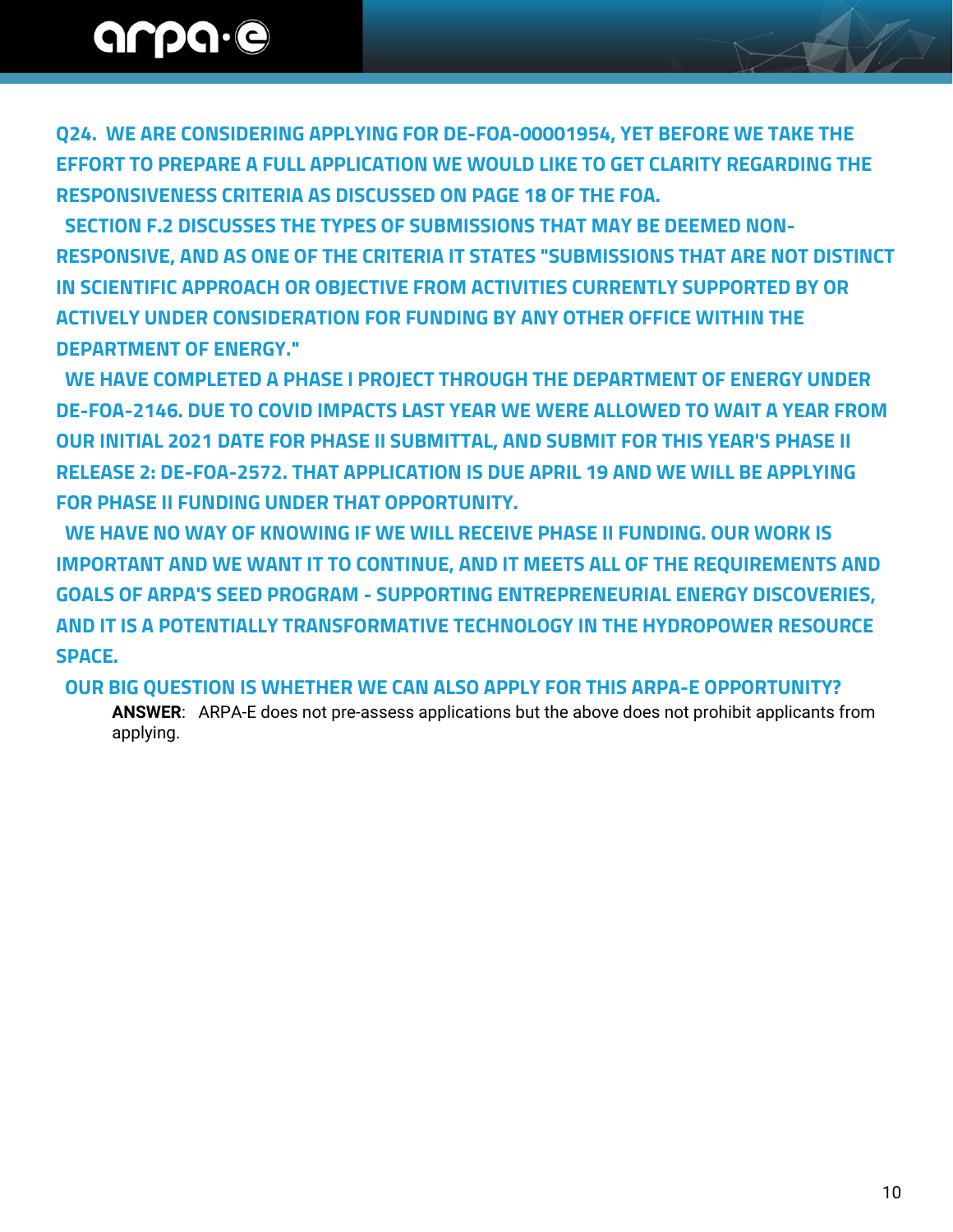### **Q25. CAN YOU PLEASE ADDRESS THE FOLLOWING QUESTIONS:**

- **1. IN THE ARPA-E FOE PORTAL IT LOOKS LIKE LETTERS OF SUPPORT ARE OPTIONAL, ARE LETTERS OF SUPPORT PREFERRED?**
- **2. WHICH SECTIONS NEED TO BE RESPECTED IN THE 8-PAGE LIMIT? SECTIONS 1-5 OR SECTIONS 1-4?**

**IN THE TECHNICAL VOLUME TEMPLATE ON PAGE 1 IT STATES:**

**"INSTRUCTIONS FOR SECTIONS 1-5: THE CUMULATIVE LENGTH OF SECTIONS 1-5 SHALL NOT EXCEED 8 PAGES (THIS LIMIT DOES NOT INCLUDE THE EXECUTIVE SUMMARY)." ON EVERY OTHER PAGE IT STATES:**

**"(1) NOTE THAT THE OVERALL 8-PAGE LIMIT FOR SECTIONS 1-4 MUST STILL BE RESPECTED."**

- **3. HOW ARE EACH OF THE SECTIONS (1-5) IN THE TECHNICAL WORKPLAN WEIGHTED WITH RESPECT TO IMPORTANCE? FOR EXAMPLE IS SECTION 4 TECHNOLOGY TO MARKET MORE IMPORTANT THAN SECTION 2 PROPOSED WORK?**
- **4. SECTION 5 BUDGET SAYS TO PROVIDE A HIGH-LEVEL BUDGET SUMMARY. SF424A HAS THE DETAILED INFORMATION FOR THE BUDGET. WHAT SPECIFIC INFORMATION IS REQUIRED IN SECTION 5?**

**ANSWER**: 1. Letters of support are optional.

- 2. Sections 1-5.
- 3. See section V.A.1. Criteria for Full Applications of the FOA
- 4. See section IV.C.2&3 of the FOA

**Q26. THE FOA STATES ON PAGE 5 UNDER THE REQUIRED DOCUMENTS CHECKLIST: SECTIONS 1-5 (14 PAGES MAX.)**

 **UNDER APPENDIX W, 4. CONTENT AND FORM OF FULL APPLICATIONS, IT STATES: NOTE – SECTION AND PAGE MAXIMUMS FOR THIS TOPIC'S TECHNICAL VOLUME DIFFER FROM THE STANDARD TECHNICAL VOLUME TEMPLATE UNDER THIS FOA.** 

 **THE TEMPLATE YOU PROVIDED STATES: THE CUMULATIVE LENGTH OF SECTIONS 1-5 SHALL NOT EXCEED 8 PAGES**

 **ARE WE ALLOWED 14 PAGES FOR SECTIONS 1-5?**

**ANSWER**: It should be 8 pages, not 14.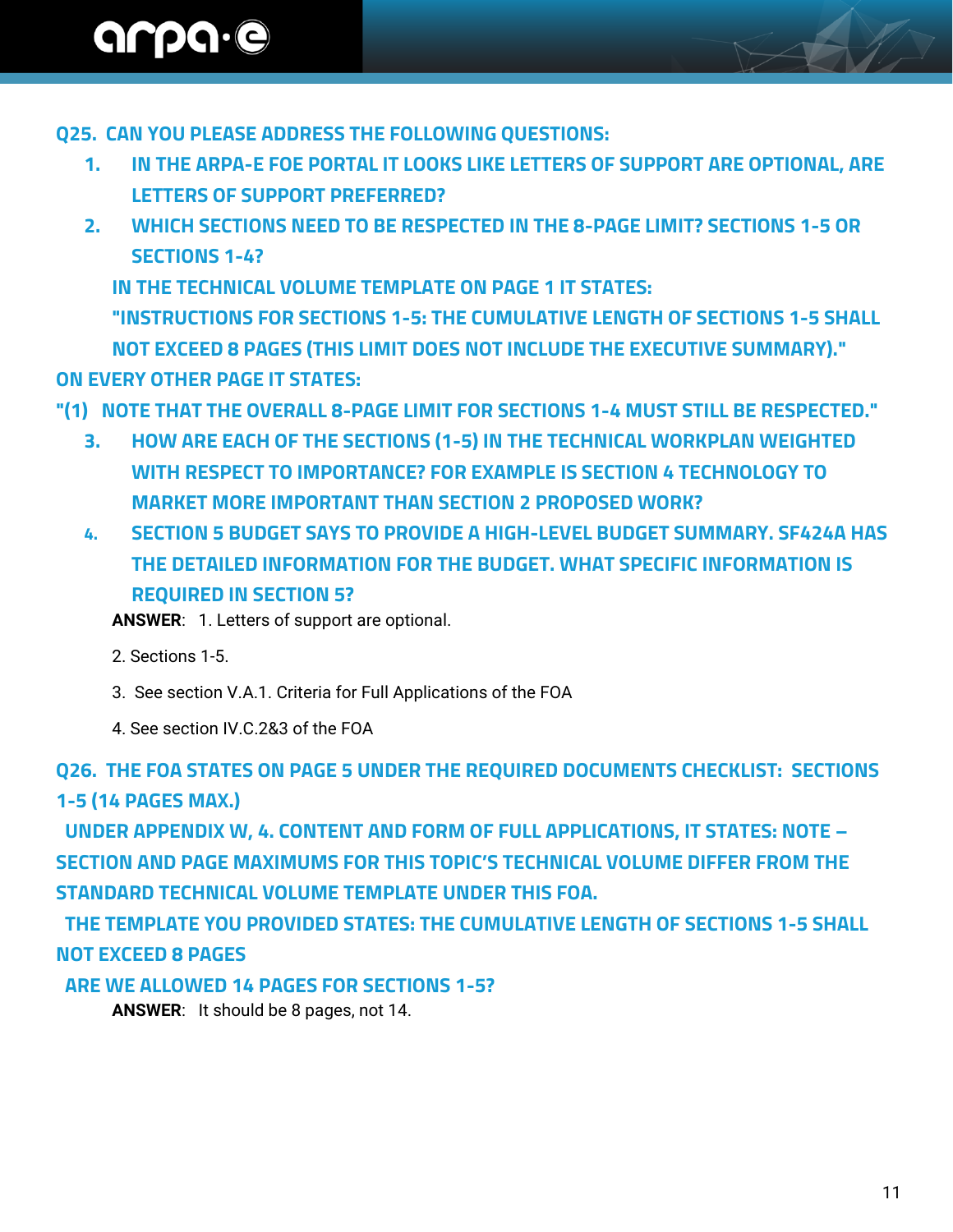**Q27. I HAVE A FEW QUESTIONS REGARDING THE DE-FOA-0001954 TOPIC W – SEED FOA APPLICATION:**

- **1) EARLIER FAQ QUESTIONS AND TECHNICAL VOLUME TEMPLATES REFERENCE THE 8- PAGE LIMIT FOR SECTIONS 1-5. THE "TOPIC V: TECHNICAL VOLUME TEMPLATE" CURRENTLY POSTED ON THE ARPA-E FUNDING OPPORTUNITY EXCHANGE STATES A 14 PAGE LIMIT FOR SECTIONS 1-5. WHICH IS CORRECT?**
- **2) APPENDIX W CONTAINS A TABLE WITH THE 6 CONTENT ITEMS OF THE FULL APPLICATION. SECTION IV.C ALSO LISTS THE "SUMMARY FOR PUBLIC RELEASE" AND "SUMMARY SLIDE" ITEMS, WHICH ARE NOT IN THE APPENDIX W TABLE. ARE THESE REQUIRED?**
- **3) ARE LETTERS OF COMMITMENT FROM PROJECT PARTNERS / SUBCONTRACTORS / CONSULTANTS TO BE INCLUDED? IF SO, WHERE DO THEY GET ATTACHED AND DO THEY COUNT TOWARDS PAGE LIMITS? ANSWER**: 1.) 8 pages.
	- 2.) They are both required.
	- 3.) They are not required at application phase.

#### **Q28. IS THERE A MAXIMUM AMOUNT FOR A PHASE I ONLY GRANT UNDER THE TOPIC W SEED**

#### **FOA? ALSO, ARE THERE DIFFERENT MAXIMUMS FOR SBIR AND STTR GRANTS?**

**ANSWER**: From Section II.A. (Award Overview), the maximum award amount for a Phase I award is \$259,613. Awards may vary between \$200,000 and \$500,000. The maximum award amounts are the same for SBIR and STTR grants.

**Q29. UNDER THE FOA "W: SUPPORTING ENTREPRENEURIAL ENERGY DISCOVERIES (SEED)" IT ASKS APPLICANTS FOR THE "TECHNICAL AREA OF INTEREST" BUT I CAN NOT FIND THE LIST OF POTENTIAL "TECHNICAL AREAS OF INTEREST" SOME OF THE OTHER LETTERED FOAS IN DOCUMENT TITLED "DE-FOA-0001954\_MODIFICATION\_21\_FINAL" LIST "TECHNICAL AREAS OF INTEREST" BUT I DO NOT SEE** 

**A SIMILAR LIST FOR TOPIC W. TOPIC W DOES LIST "ARPA-ES MISSION AREAS", IS THIS WHAT WE ARE SUPPOSED TO USE?**

**ANSWER**: Applications are sought that address one or more of ARPA-E's Mission Areas in Section I.A of the FOA.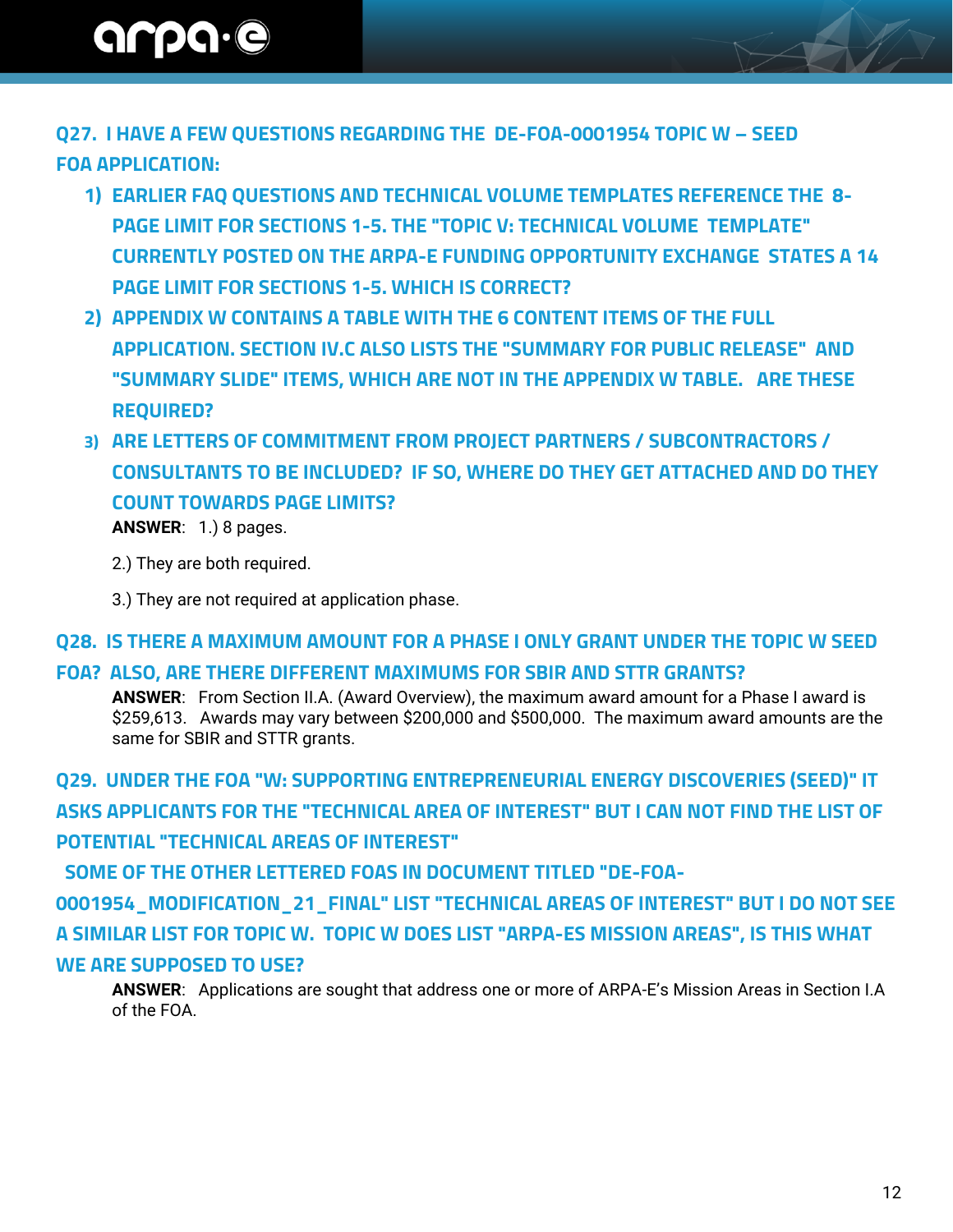**Q30. WE HAVE THE FOLLOWING QUESTIONS ON THE ABOVE-REFERENCED FOA:**

- **1. COULD YOU PLEASE CLARIFY IF APPLICANTS SHOULD INCLUDE BOTH PHASE I AND PHASE II ACTIVITIES WITHIN BUDGETED PERIODS?**
- **2. IS THE \$500K BUDGET LIMIT FOR PHASE I, PHASE II, OR BOTH?**
- **3. IF \$500K LIMIT IS FOR PHASE I, THEN WHAT IS THE BUDGET LIMIT FOR PHASE II?**
- **4. IS THERE ANY BUDGET LIMIT ON CONTRACTUAL WORK CONDUCTED BY A PARTNER INSTITUTION?**
- **5. WE COULD NOT LOCATE THE BUDGET JUSTIFICATION WORKBOOK IN THE TEMPLATES FOR THIS FOA. COULD YOU PLEASE PROVIDE DIRECTION ON WHERE THIS WORKBOOK IS LOCATED?**
- **6. THE BUDGET GUIDANCE STATES "APPLICANTS MUST COMPLETE EACH TAB OF THE BUDGET JUSTIFICATION WORKBOOK FOR THE PROJECT AS A WHOLE AND PROVIDE REQUESTED DOCUMENTATION." THERE IS ONLY ONE TAB ASSOCIATED WITH THE SF 424A EXCEL SPREADSHEET. PLEASE CLARIFY WHERE WE CAN FIND THESE OTHER TABS.**

#### **ANSWER**: 1. Both.

- 2. Both.
- 3. The budget is \$500k for both.
- 4. The funding provided by ARPA-E is limited to \$500k.

5. Please reference the DE-FOA-0001954 funding opportunity announcement on the ARPA-E Funding Opportunity Exchange website "Required Application Documents" section.

6. The content and form of applications submitted in response to Targeted Topic W is set forth in the table found at FOA Appendix T, Section 4. The "Budget Justification/ SF-424A Workbook Guidance" is designed for non-fixed grant FOAs. Additional tabs are not required for Topic W: SEED.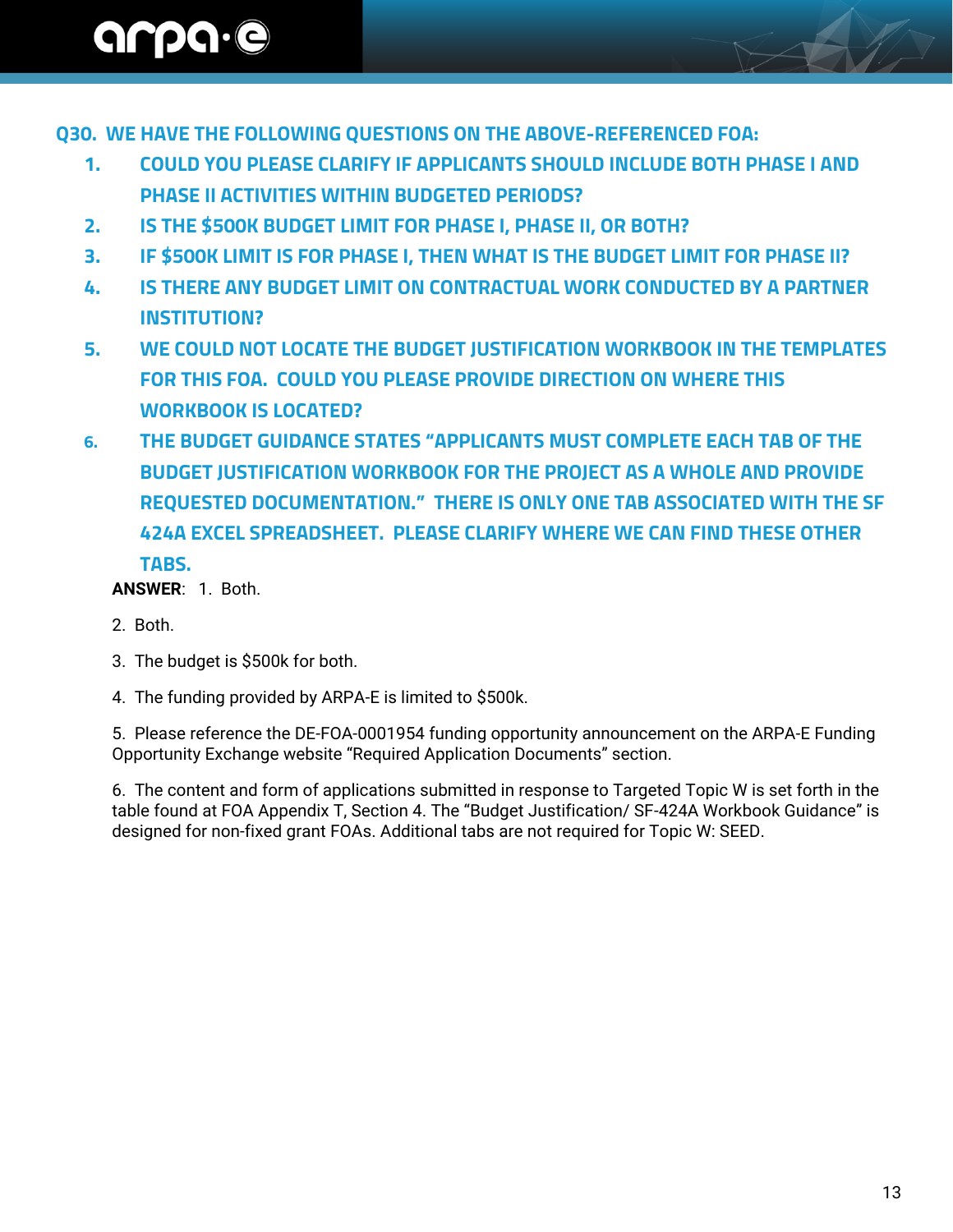**Q31. I AM THRILLED TO SUBMIT FOR DE-FOA-0001954, BUT I HAVE A FEW QUESTIONS THAT I WAS UNABLE TO FIND THE FAQS:**

- **1. SECTION LENGTHS UNDER THE TOPIC W EXAMPLE - ON PAGE 1 IT SAYS SECTIONS 1-5 MUST NOT EXCEED 8 PAGES, BUT THE REST OF THE PAGES SAY SECTIONS 1-4 MUST NOT EXCEED 8 PAGES. WHICH ONE IS IT?**
- **2. I HAVE NOTICED IN A COUPLE PLACES IT MENTIONS A 5% TT&O IN THE BUDGET. I COULDN'T FIND AN EXPLANATION OF THIS IN THE FOA DESCRIPTION OR FAQS. IS THERE A PLACE I CAN LEARN MORE ABOUT WHAT THIS IS?** 
	- **A. I HAVE SEEN A REFERENCE TO SECTION IV.G.8 IN THE FOA, BUT THIS MUST BE AN OLD REFERENCE AS THIS DOES NOT EXIST IN THE CURRENT FOA.**
- **3. UNDER SF-424A EXAMPLE EXCEL SHEET (TEMPLATE DOCS), IT DOES NOT INCLUDE ANY OF THE DETAIL FROM THE SUPPORTING PAGES OF THE BUDGET JUSTIFICATION WORKSHEET. IS THERE ANOTHER PLACE TO SUBMIT THE FULL WORKSHEET OR DOES ARPA-E NOT WANT THAT SUBMITTED (I.E. ONLY SUBMIT THE SINGLE SUMMARY TAB)?**
- **4. UNDER THE SF-424A EXAMPLE SHEET, THE SHEET AUTOMATICALLY ASSUMES THAT BUDGET PERIOD 1 IS 1 YEAR (CELL D43), AND DOES NOT INCLUDE ANY OF THE PHASE 2 MONEY I HAVE ALLOCATED IN THE FIRST YEAR, SO I WILL HAVE TO ONLY INCLUDE PHASE 1 IN MY QUARTERLY BUDGET ESTIMATES TO MAKE THE REVIEW TAB GREEN, IS THIS OK?**
- **5. IS THERE ANY GUIDANCE ON LEAD ORGANIZATION % UNDER "GENERAL" TAB IN THE ARPA SUBMISSION TABS? MY COMPANY HAS NO PARTNERSHIPS OR JV AGREEMENTS, SO I ASSUME THIS IS 100% EVEN IF CONTRACTORS PERFORM TASKS FOR THE COMPANY?**

#### **ANSWER**:

- 1. Sections 1-5 are limited to 8 pages.
- 2. TT&O is Technology Transfer and Outreach activities. TT&O is not required under this topic.
- 3. See response to Q30.6 above.
- 4. Applicants may segregate budgets by equating Budget Period 1 with SBIR/STTR Phase I, and Budget Period 2 with SBIR/STTR Phase II.
- 5. ARPA-E will not pre-assess applicant's proposed budget submissions. Refer to Section IX. Glossary of the DE-FOA-0001954 of the FOA for the definition of "Project Team"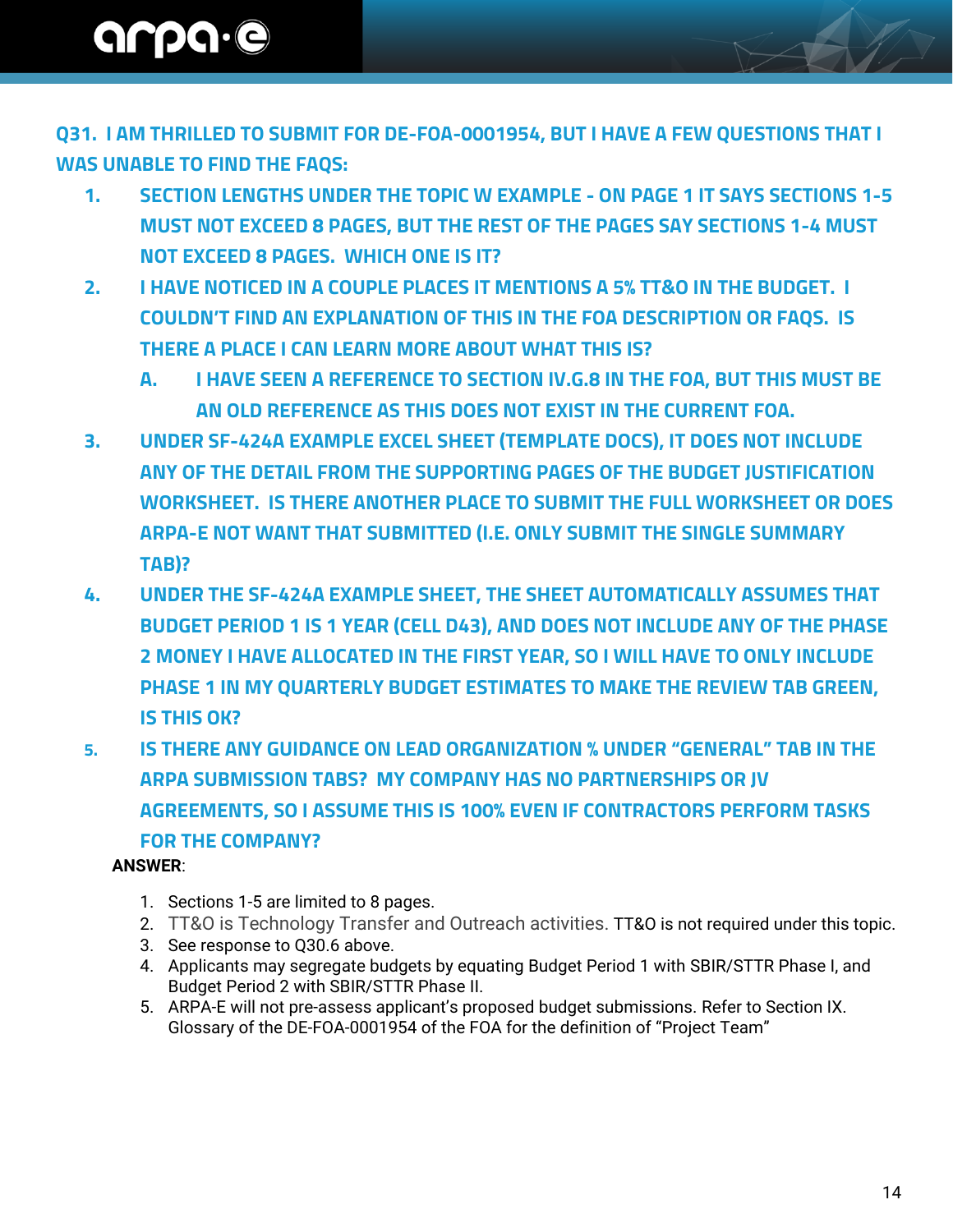### **Q32. EXCEPT THE ARPA-E'S MISSION AREAS, COULD YOU PLEASE SHARE THE SPECIFIC AREAS**

### **OF INTEREST FOR THIS ROUND OF SEED?**

**ANSWER**: Please refer to the ARPA-E DE-FOA-0001954 Topic W: SEED Funding Opportunity for guidance on technical requirements.

**Q33. I WAS READING THE SOLICITATION FOR DE-FOA-0001954 AND IT STATES "ARPA-E MAY ISSUE ONE, MULTIPLE, OR NO AWARDS UNDER THIS FOA. AWARDS MAY VARY BETWEEN \$200,000 AND \$500,000. AWARDS ARE ISSUED AS PHASE I OR PHASE I/II GRANTS, WITH A GO/NO-GO MILESTONE AFTER PHASE I, AS APPLICABLE." TO APPLY FOR A PHASE I/II GRANT, WOULD THE FOLLOWING BE ACCEPTABLE?**

**PHASE I – 12 MONTHS ~ \$259,613 WITH GO/NO-GO MILESTONES AFTER PHASE I THAT NEED TO BE MET TO INITIATE PHASE II** 

**PHASE II – 12 MONTHS ~ \$240,387.**

 **DO WE LIST OUT AND DESCRIBE ALL PHASES AND TASKS IN THE TECHNICAL PROPOSAL? IF ONLY APPLYING FOR PHASE I, IS THE LIMIT \$259,613?**

 **ALSO, ARE PATENT COSTS LIMITED TO \$30,000 FOR PHASE I/II GRANT OR FOR EACH PHASE? ANSWER:** 

**ANSWER**: ARPA-E will not pre-assess applicants budgets submissions. From Section II.A. (Award Overview), the maximum award amount for a Phase I award is \$259,613. The \$30,000 cap for patent costs applies to the total award.

**Q34. WE HAVE INTEREST TO SUBMIT A STTR/SBIR APPLICATION FOR THE "SEED" OPPORTUNITY. THE PROPOSAL IS TO PROTOTYPE A NOVEL LIGHTWEIGHT WAVE ENERGY CONVERTER (WEC) FOR MARINE ENERGY HARVESTING.** 

 **I HAVE SOME QUESTION TO ASK:** 

**SHOULD THE PI BE FROM OUR SMALL BUSINESS OR FROM RESEARCH INSTITUTION, I.E., PROFESSOR? WHAT'S THE MAXIMUM AMOUNT FOR A PHASE I PROJECT FOR 1-2 YEARS (THIS IS NOT CLEAR IN THE FOA STATEMENT)?** 

**ANSWER**: ARPA-E will not pre-assess applicants technical submissions. The maximum amount is \$500k.